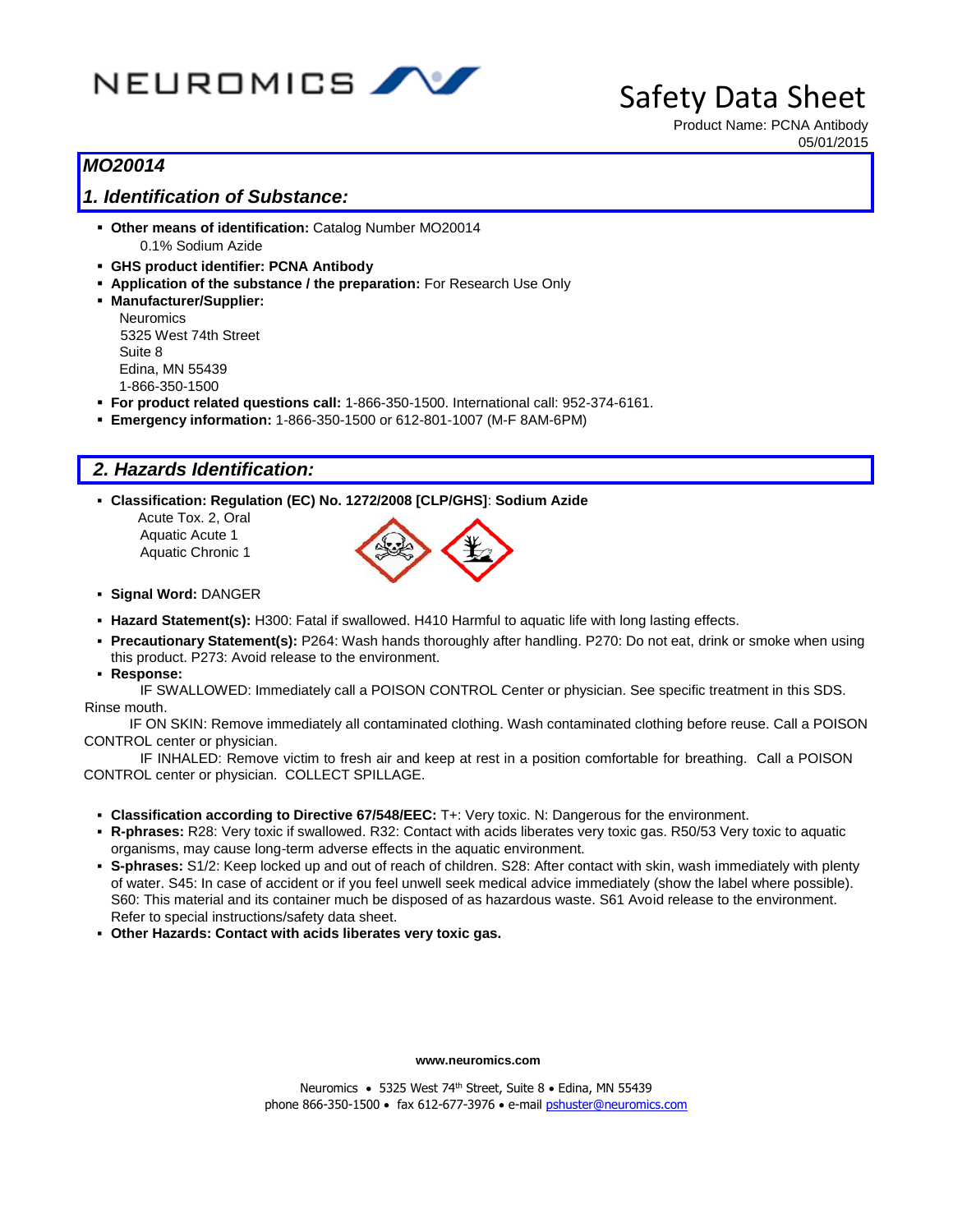

Product Name: PCNA Antibody 05/01/2015

#### *3. Information on Ingredients:*

| <b>Contains</b> | <b>EINECS</b> | CAS No.    | Content %          |
|-----------------|---------------|------------|--------------------|
| Sodium Azide    | 247-852-1     | 26628-22-8 | $0.1\%$ to $0.5\%$ |

### *4. First Aid Measures:*

- **After inhalation:** Supply fresh air; consult doctor in case of complaints.
- **After skin contact**: Immediately wash with water and soap and rinse thoroughly. Generally the product does not irritate the skin.
- **After eye contact:** Rinse opened eye for several minutes under running water. Then consult a doctor.
- **After swallowing:** Rinse mouth with water. Immediately seek medical attention and appropriate follow-up.

## *5. Fire Fighting Measures:*

- **Suitable extinguishing agents:** Any means suitable for extinguishing the surrounding area.
- **Specific hazards arising from the chemical:** Dangerous decomposition is not anticipated.
- **Protective equipment:** Wear appropriate protective clothing and a self-contained breathing apparatus if necessary.

# *6. Accidental Release Measures:*

- **Person-related safety precautions:** Avoid breathing vapors, mist or gas. Ensure adequate ventilation.
- **Measures for environmental protection:** Prevent further spillage or leakage if safe to do so. Do not let product enter drains. Discharge into the environment must be avoided.
- **Measures for containment and cleaning:** Absorb liquid components with inert liquid-binding material. Pick up mechanically.

Dispose contaminated material as waste according to item 13.

## *7. Handling and Storage:*

- **Precautions for safe handling:** Store in a well ventilated place. Keep container tightly closed.
- **Information about protection against explosions and fires:** Normal measures for preventive fire protection.
- **Conditions for safe storage:** Keep locked up. Store in a cool place. Keep container tightly closed in a dry and well ventilated place.

### *8. Exposure Controls and Personal Protection:*

- **Components: Sodium Azide UK. EH40 WEL- Workplace Exposure Limits: Value:** STEL 0.3 mg/m<sup>3</sup> (15 min. ). TWA 0.1 mg/m<sup>3</sup> ; UK.
- **Appropriate engineering controls:** Follow usual standard laboratory practices. The following personal protection is recommended:

**Respiratory Protection:** Respiratory Protection not required. For nuisance exposures use respirators and components approved under appropriate government standards.

**Hand Protection:** Handle with gloves. Dispose of contaminated gloves after use in accordance with applicable laws and good laboratory practices.

**Eye Protection:** Use equipment for eye protection tested and approved under appropriate government standards.

#### **www.neuromics.com**

Neuromics • 5325 West 74<sup>th</sup> Street, Suite 8 • Edina, MN 55439 phone 866-350-1500 · fax 612-677-3976 · e-mail *pshuster@neuromics.com*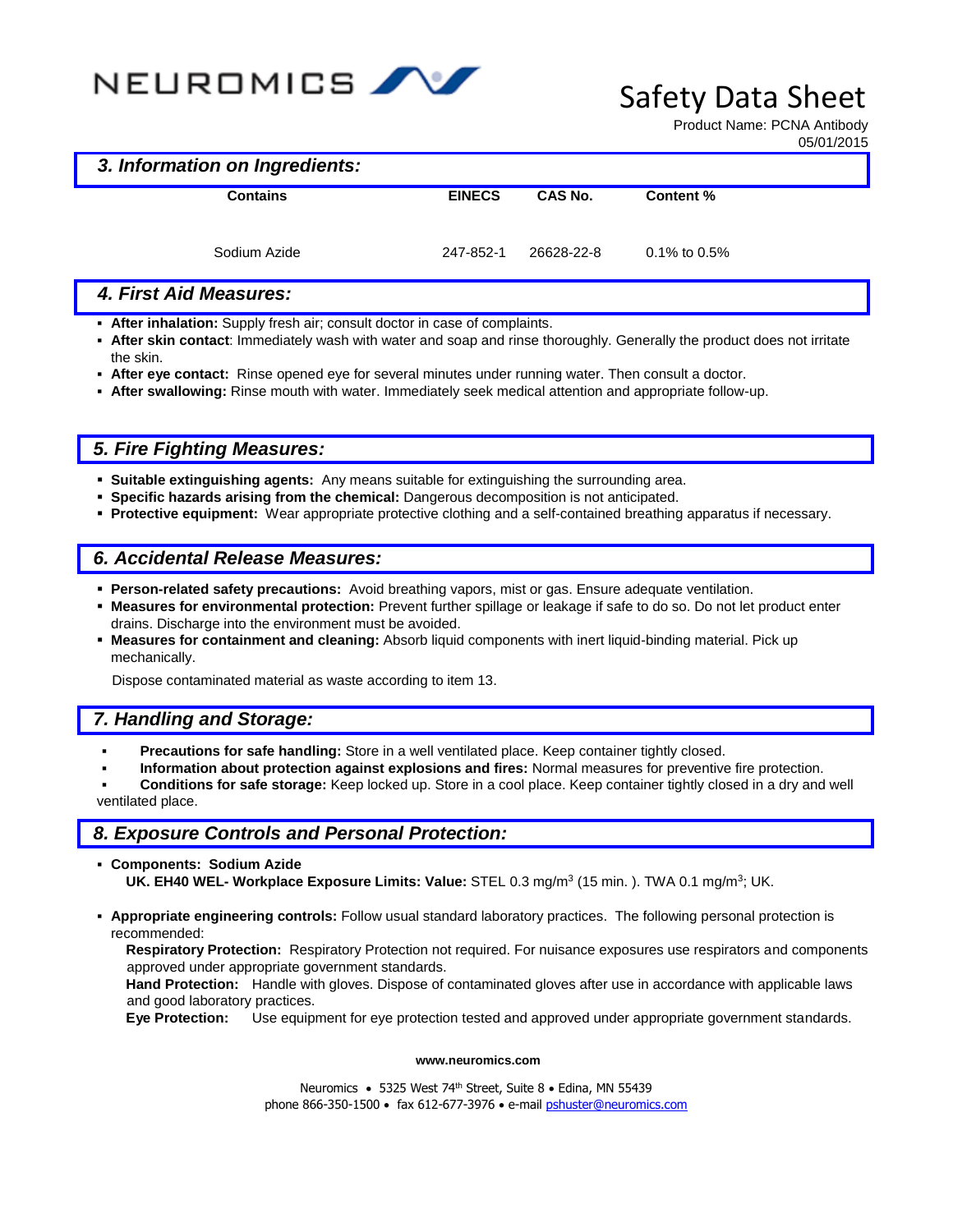

Product Name: PCNA Antibody 05/01/2015

**Skin and Body Protection:** Use impervious clothing. The type of protective equipment must be selected according to the concentration and amount of the dangerous substance at the specific workplace.

**Hygiene Measures:** Handle in accordance with good industrial hygiene and safety practice. Wash hands before breaks and at the end of the workday.

# *9. Physical and Chemical Properties:*

- **Appearance:** Lyophilized white powder or clear liquid. **Upper/lower flammability or explosive limits:** Not available.
- 
- **Deadler Ending Struth Codor threshold:** Not available. **Relative Density:** Not available.
- 
- 
- 
- **Evaporation rate:** Undetermined. **Viscosity:** Not available.
- **Flammability:** Not available.

### *10. Stability and Reactivity:*

 **Odor:** Little to none **Vapor pressure/density:** Not available. **pH:** Not available **Solubility in/Miscibility with Water:** Not available. **Melting point/freezing point:** Not available. **Partition coefficient: noctanol/water:** Not available **Boiling point/Boiling range:** Not available. **Auto igniting:** Product is not self igniting. **Flash point:** Not available. **Decomposition temperature:** Not available.

- **Reactivity:** Sodium Azide can form explosive compounds with heavy metals which, with repeated contact with lead and copper commonly found in plumbing drains may result in the buildup of shock sensitive compounds.
- **Chemical Stability:** Stable under normal ambient and storage and handling temperatures.
- **Thermal:** decomposition/conditions to be avoided: No decomposition if used according to specifications.
- **Incompatible materials to be avoided:** Metals and metallic compounds.
- **Hazardous decomposition products:** Hazardous decompositions formed under fire conditions. No dangerous decomposition products known.

#### *11. Toxicological Information:*

 **Acute toxicity: Oral LD50 Oral:** 27 mg/kg (mouse and rat); **Inhalation LD50**: 32 mg/m3 (mouse) and 37 mg/m3 (rat);

**Skin LD50:** 20 mg/kg (rabbit) and 50 mg/kg (rat)

- **Skin corrosion / irritation:** May be harmful if absorbed through the skin. May cause skin irritation.
- **Serious eye damage / irritation:** May cause eye irritation.
- **Respiratory or skin sensitization:** No sensitizing effects known.
- **Germ cell mutagenicity:** No effect known.
- **Carcinogenicity:** No effect known.
- **Reproductive toxicity:** No toxic effect known.  $\blacksquare$
- **STOT-single exposure:** Data not available
- **STOT-repeated exposure:** Data not available.
- **Aspiration hazard:** May be harmful if inhaled. May cause respiratory tract irritation.
- **Additional Information**: RTECS: Not available

## *12. Ecological Information:*

- **Ecotoxicity:** Harmful to aquatic life. LC50, 96 Hrs, Fish Lepomis macrochirus 0.68 mg/L; EC50, 48 Hrs, Daphnia pulex 4.2 mg/L
- **Persistence and degradability:** No data available
- **Bioaccumulative potential:** No data available

#### **www.neuromics.com**

Neuromics • 5325 West 74<sup>th</sup> Street, Suite 8 • Edina, MN 55439 phone 866-350-1500 · fax 612-677-3976 · e-mail [pshuster@neuromics.com](mailto:pshuster@neuromics.com)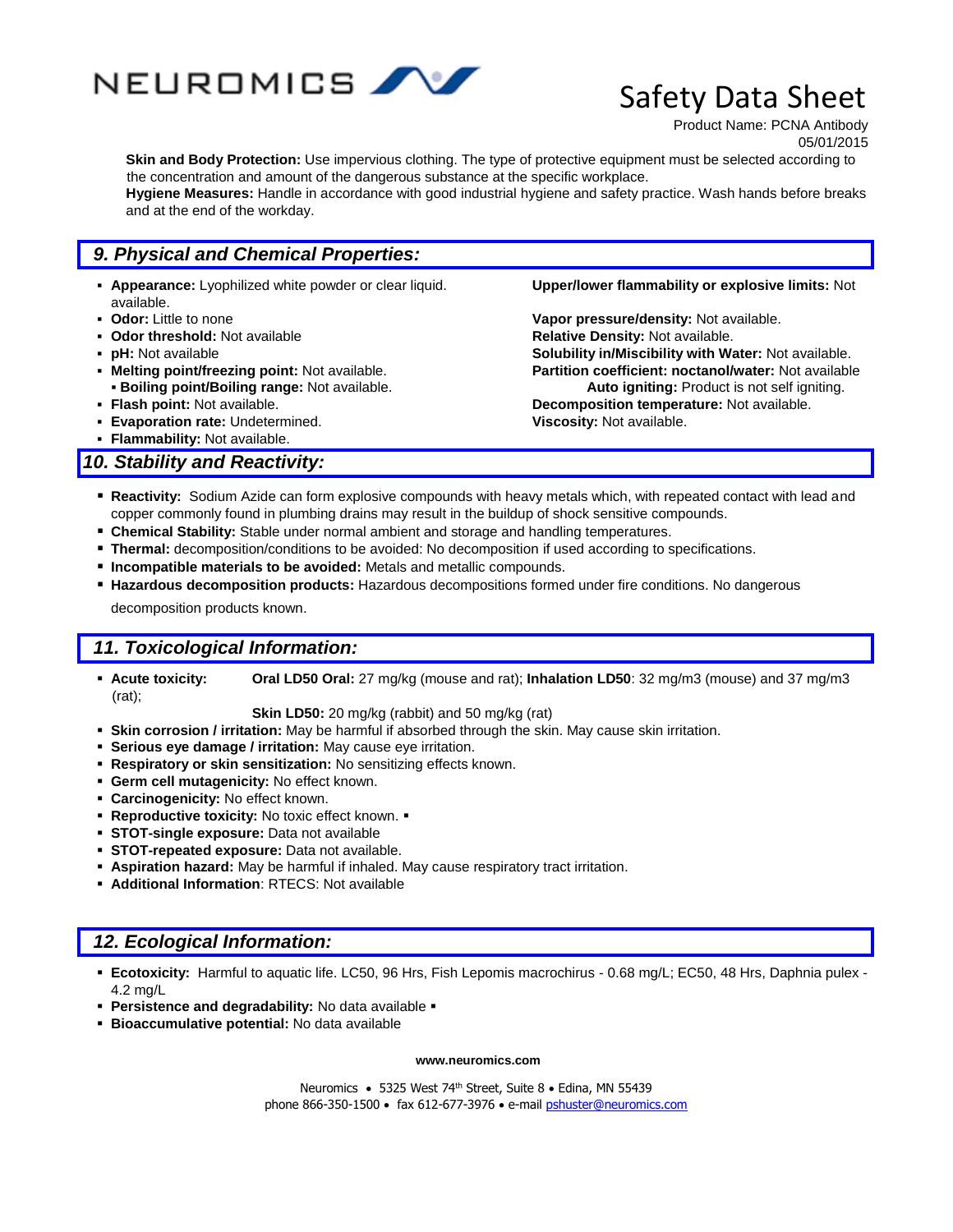

Product Name: PCNA Antibody 05/01/2015

- **Mobility in soil:** Sodium azide is soluble in water.
- **Other adverse effects:** Sodium azide is toxic to aquatic organisms and may cause long term adverse effects in the aquatic environment.

#### *13. Disposal Considerations:*

- **Disposal methods:** Dispose of waste in accordance to applicable national, regional, or local regulations.
- **Contaminated packaging:** Dispose in the same manner as unused product.
- **Special precautions:** Dispose of small amounts of spilled material as described in section 6. Large spills must be dealt withseparately by qualified disposal personnel. Avoid dispersal of spilt material to soil, waterways, drains and sewers.

#### *14. Transport Information:*

|            | ▪ ADR/RID ADN/ADNR IMDG IATA/DOT<br><b>ADR/DOT/: UN Number:</b>                                                         | <b>UN3082</b>                                                                                       |
|------------|-------------------------------------------------------------------------------------------------------------------------|-----------------------------------------------------------------------------------------------------|
| <b>RID</b> | <b>Proper Shipping Name:</b><br>Hazard class:<br>Packing group:                                                         | Environmentally hazardous substance, liquid, n.o.s. (Sodium Azide)<br>9<br>Ш                        |
| IATA:      | <b>UN Number:</b><br><b>Proper Shipping Name:</b>                                                                       | UN3082<br>Environmentally hazardous substance, liquid, n.o.s. (Sodium Azide)                        |
|            | <b>Hazard class:</b><br>Packing group:                                                                                  | 9<br>Ш                                                                                              |
| IMDG:      | <b>UN Number:</b><br><b>Proper Shipping Name:</b><br><b>Hazard class:</b><br>Packing group:<br><b>Marine Pollutant:</b> | <b>UN3082</b><br>Environmentally hazardous substance, liquid, n.o.s. (Sodium Azide)<br>9<br>Ш<br>No |

#### *15. Regulations:*

**US Federal and State Regulations** 

**TSCA (Toxic Substances Control Act):** Sodium Azide is listed. **SARA 313:** Sodium Azide is listed. **SARA 311/312 Hazards**: Acute Health Hazard **CERCLA Reportable Quantity:** 1000 lbs.

**California Proposition 65:** Sodium Azide is not listed on California's listing of known or potential carcinogens.

#### *16. Other Information:*

- **R-phrases:** R28: Very toxic if swallowed. R32: Contact with acids liberates very toxic gas. R50/53 Very toxic to aquatic organisms, may cause long-term adverse effects in the aquatic environment.
- **S-phrases:** S1/2: Keep locked up and out of reach of children. S28: After contact with skin, wash immediately with plenty of water. S45: In case of accident or if you feel unwell seek medical advice immediately (show the label where possible). S60: This material and its container much be disposed of as hazardous waste. S61 Avoid release to the environment. Refer to special instructions/safety data sheet.
- **Other Hazards: Contact with acids liberates very toxic gas.**

**www.neuromics.com**

Neuromics • 5325 West 74<sup>th</sup> Street, Suite 8 • Edina, MN 55439 phone 866-350-1500 · fax 612-677-3976 · e-mail [pshuster@neuromics.com](mailto:pshuster@neuromics.com)